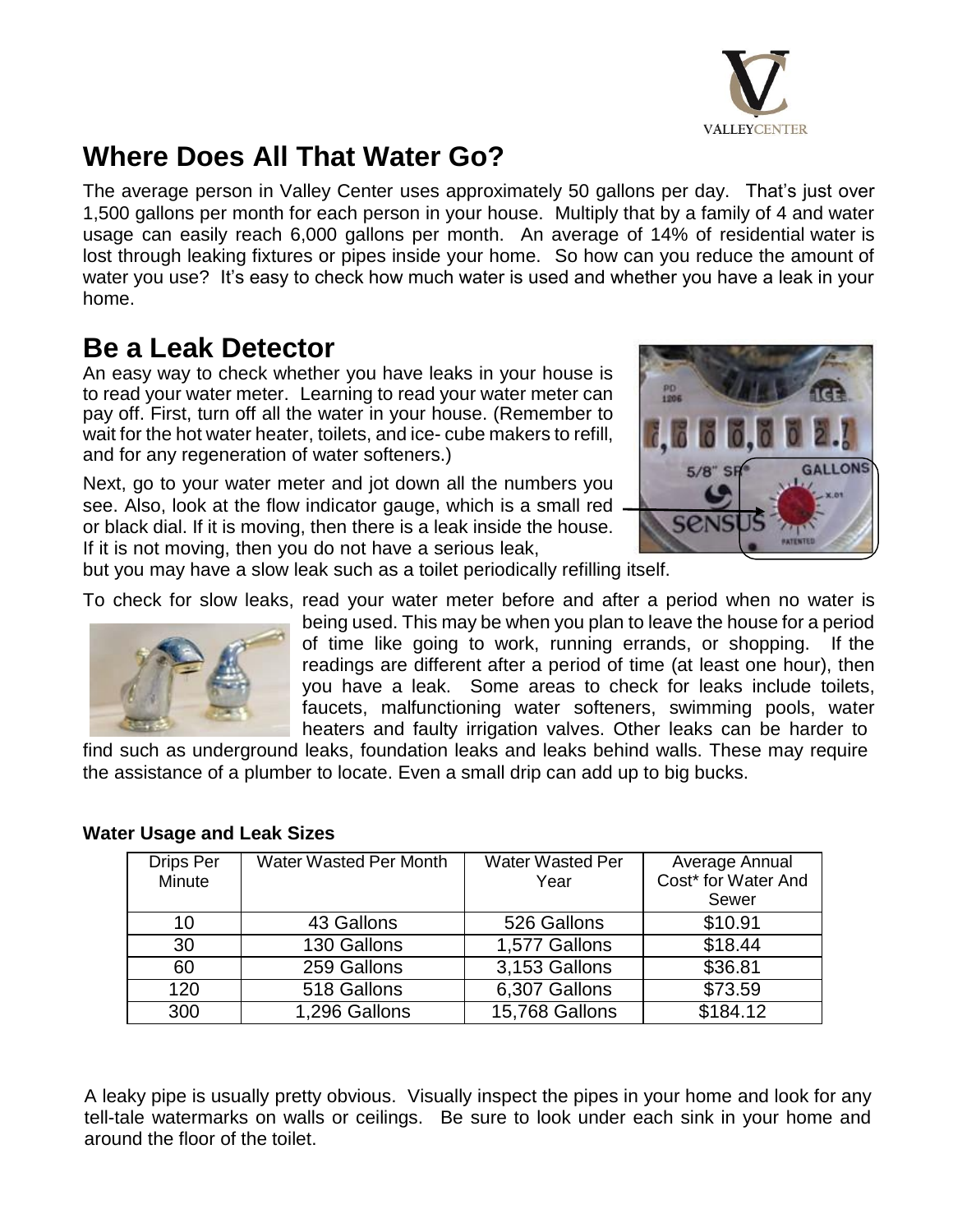Check the pressure relief valve on your hot water heater. Often times once the relief valve opens, it continues to leak until the valve is replaced. These valves can be dripping on the floor around the hot water heater or may be plumbed outside. If you find a leak, contact a plumber or someone well versed in this type of repair. Hot water tanks can build up pressure in the home water system and if not relieved through the elief valve, can cause severe damage.

In the yard, check the outside hose bibs or any other above ground water line. Signs of an outside leak include a wet spot, actual flow of water over the ground surface, or green algae growing in the area. Also, look for any leaks around the valve on the hose bibs and backflow preventers.

Don't forget to check your in-ground irrigation system often and be sure there are no broken or missing sprinkler heads. Be sure to check the sprinkler system valves for leaks too. Sprinkler heads can lose around 20 gallons per minute.



That's 300 gallons if the zone runs for only 15 minutes. Multiply that by 2 times per week, and that's over 2,400 gallons per month for one broken sprinkler head. Since your sewer bill is calculated using water consumption, not only do you pay for the water, but you pay another for the sewer. One broken sprinkler head could cost \$28 per month on your Utility bill.



Pay attention to your hose. Left unattended, a garden hose can pour out hundreds of gallons of water in just one hour. Check all hoses, connectors and spigots regularly to make sure they are in good working order. Replace or repair damaged or leaking hoses, nozzles, spigots and connectors. Outfit your hose with a spray nozzle so water flows only as needed. When finished, turn it off at the faucet instead of at the nozzle to avoid leaks.

### **Toilets**

Toilets are often the biggest culprit of high water usage. Sometimes they continue flowing water because the flapper sticks, the chain is caught on something inside the tank, or parts are worn out inside the tank. Since the water flows down the sewer, leaking toilets don't necessarily leave any signs of a leak, until you get the bill.

The average leaky toilet can waste about 200 gallons of water per day. That's over 6,000 gallons a month (\$26.88 to \$88.74) for just one leaking toilet! Some toilets may produce a running water sound that is easy to hear. Some leaks are visible as a small trickle running from the rim to the water in the bowl. Toilet leaks are often silent and can be intermittent, allowing loss of water to go undetected for long periods of time.



To detect silent leaks, remove the lid from the toilet tank, remove any colored or bleaching cleaning agents. Flush to clear the water in the bowl. Then add dye tablets, leak detector fluid, a few drops of food coloring, or a colored instant drink mix to the toilet tank. If there is a leak in the toilet, color will appear in the bowl within 60 minutes. Flush the remaining color from the tank as soon as the test is complete.